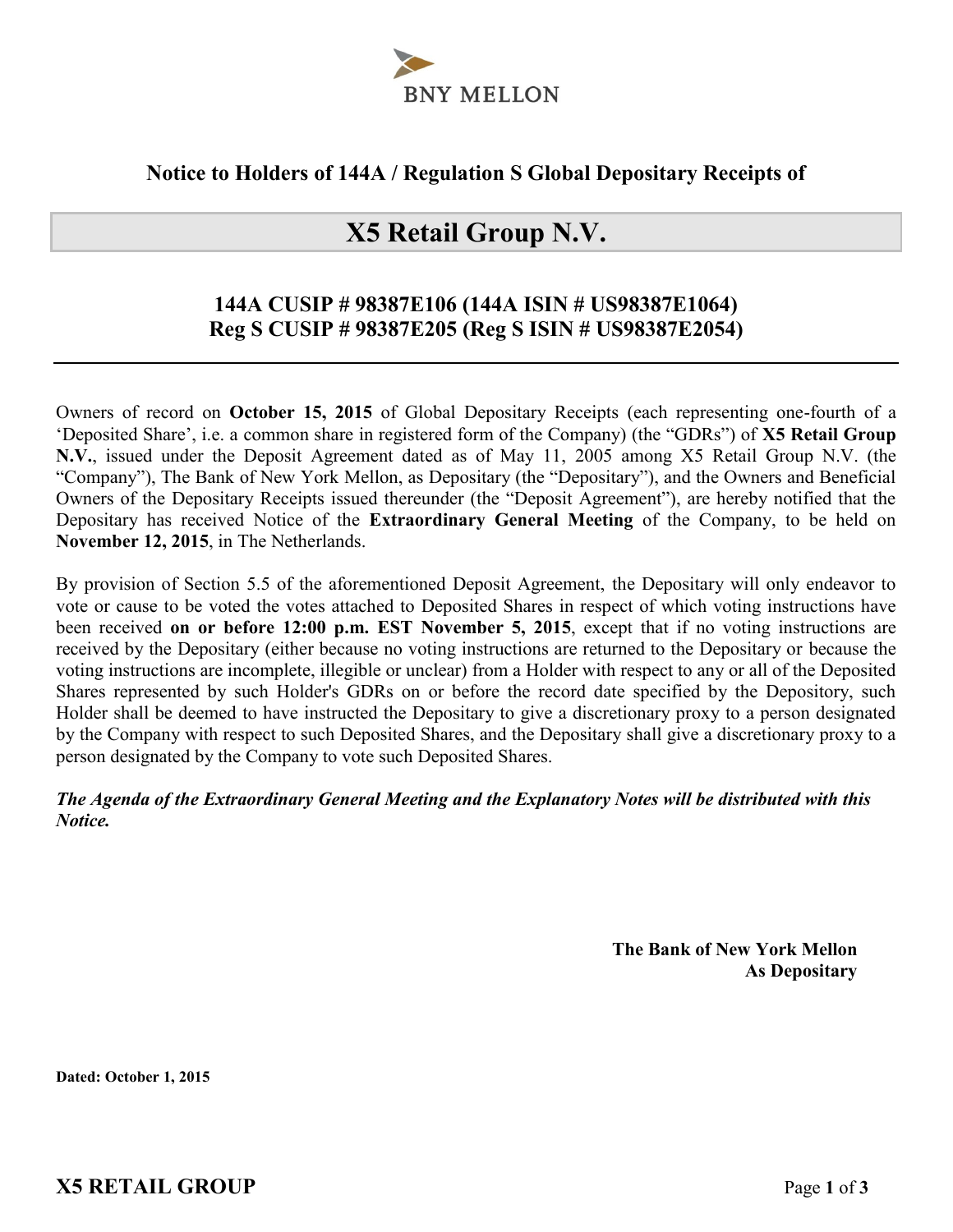## **EXTRAORDINARY GENERAL MEETING OF X5 RETAIL GROUP N.V.**

| TO:                                   | The Bank of New York Mellon, ADR Proxy Group/ Mediant Communications<br>Email: voteadr@mediantonline.com<br>BNY Mellon Contact: Mira Daskal (212) 815-5021 |
|---------------------------------------|------------------------------------------------------------------------------------------------------------------------------------------------------------|
| <b>RE: X5 RETAIL GROUP</b>            | <b>Extraordinary General Meeting to be held on November 12, 2015</b>                                                                                       |
|                                       | FROM: Name / Company Name                                                                                                                                  |
|                                       |                                                                                                                                                            |
| DTC PARTICIPANT NUMBER:               | Mandatory for 144A only                                                                                                                                    |
|                                       |                                                                                                                                                            |
|                                       | SIGNATURE: Authorized Signatory Name, Signature / Medallion for 144A only                                                                                  |
|                                       |                                                                                                                                                            |
|                                       | <b>CONTACT INFO:</b> Telephone / Fax Number / E-mail Address                                                                                               |
|                                       |                                                                                                                                                            |
|                                       | TOTAL NUMBER 144 ADRs (CUSIP # 98387E106)                                                                                                                  |
|                                       |                                                                                                                                                            |
|                                       | <b>TOTAL NUMBER REG S GDRs (CUSIP # 98387E205)</b>                                                                                                         |
|                                       |                                                                                                                                                            |
| <b>NUMBER 144 A ADRs BEING VOTED:</b> | <u> 1989 - Johann John Stone, mars eta biztanleria (h. 1989).</u>                                                                                          |
|                                       | <b>NUMBER REG S GDRs BEING VOTED:</b>                                                                                                                      |
|                                       |                                                                                                                                                            |

## **X5 Retail Group N.V. Extraordinary General Meeting November 12, 2015**

**The above-noted holder of 144 A / Reg S Global Depositary Receipts ("GDRs") of X5 RETAIL GROUP N.V. (the "Company") hereby requests and instructs The Bank of New York Mellon, as Depositary, to endeavor insofar as practicable, to vote or cause to be voted the number of Deposited Securities underlying the ADR/GDRs held as of close of business on October 15, 2015 at the Extraordinary General Meeting of the Company to be held on November 12, 2015 in respect of the following resolutions:** 

#### **THIS FORM MUST BE RECEIVED COMPLETED BY NOVEMBER 5, 2015 AT 12:00 PM EST TO BE VALID**